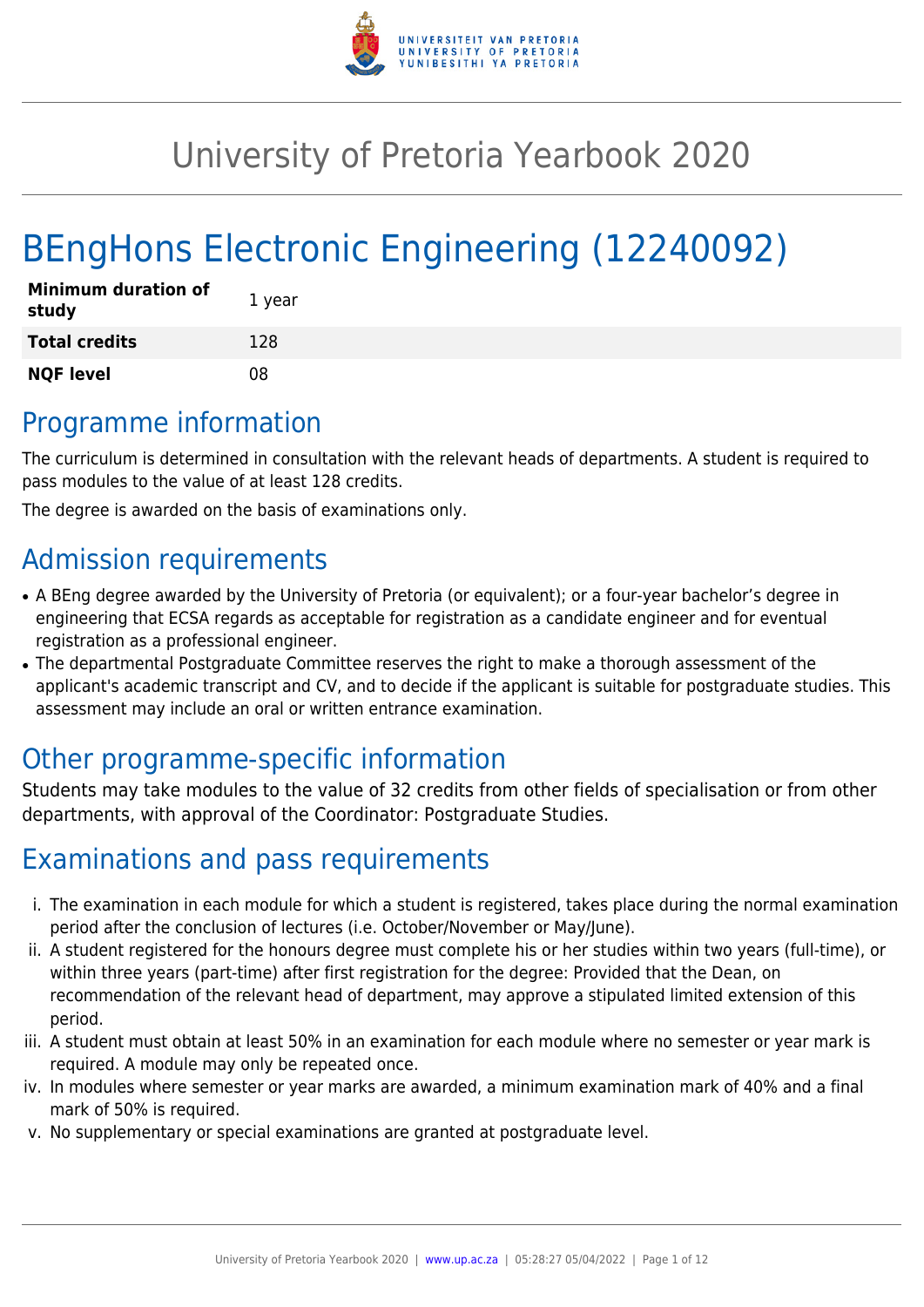

# Pass with distinction

A student passes with distinction if he or she obtains a weighted average of at least 75% in the first 128 credits for which he or she has registered (excluding modules which were discontinued timeously). The degree is not awarded with distinction if a student fails any one module (excluding modules which were discontinued timeously).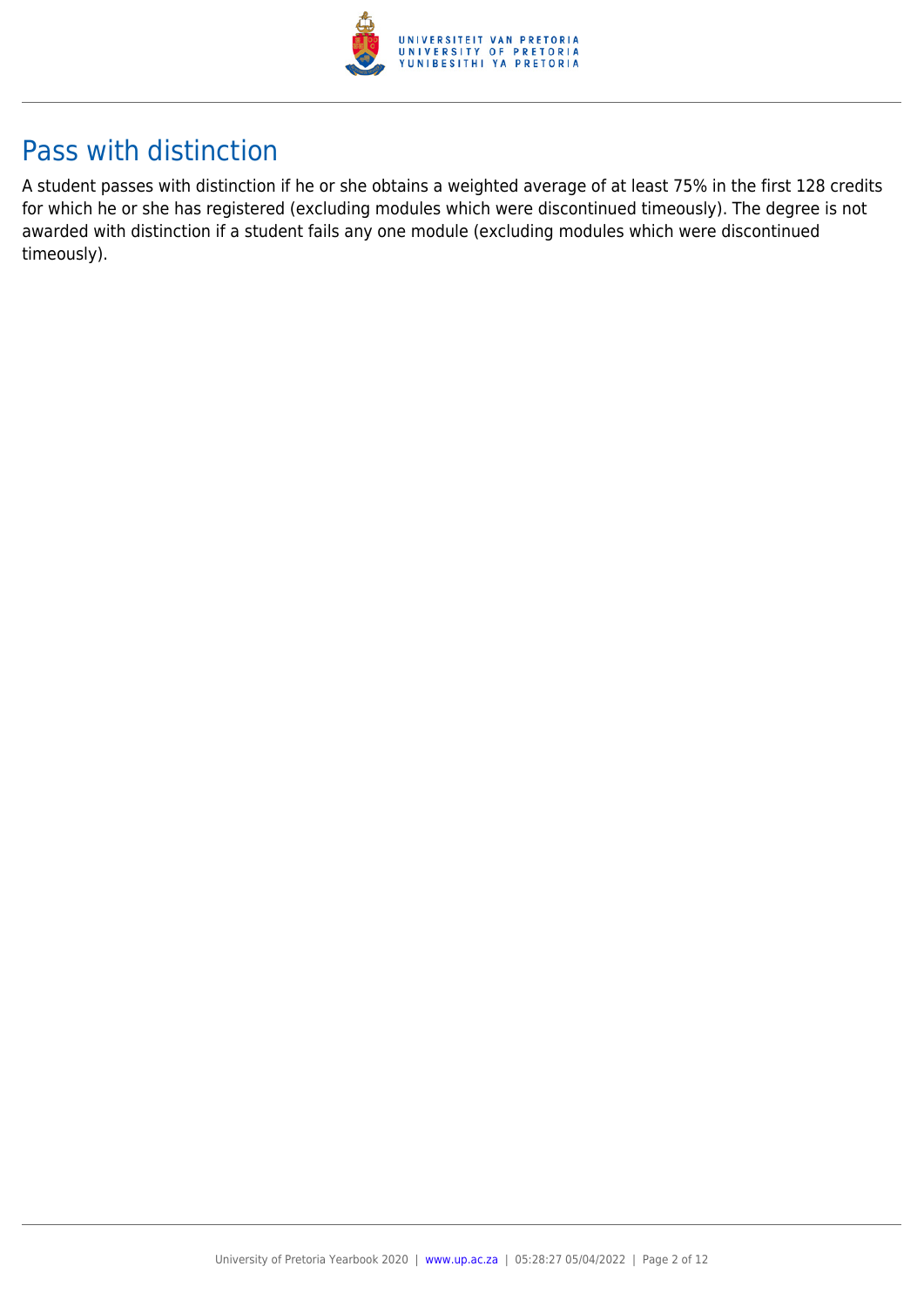

# Curriculum: Final year

# **Minimum credits: 128**

EIN 732 is a compulsory module. With permission from the department it may be substituted with: EPT 732 OR EPT 733 EIN 732 is 'n verpligte module. Met toestemming van die departement mag dit vervang word met: EPT 732 OF EPT 733

# **Core modules**

#### **Intelligent systems 732 (EAI 732)**

| <b>Module credits</b>         | 32.00                                           |
|-------------------------------|-------------------------------------------------|
| <b>Prerequisites</b>          | No prerequisites.                               |
| <b>Contact time</b>           | 10 lectures per week                            |
| Language of tuition           | Module is presented in English                  |
| <b>Department</b>             | Electrical, Electronic and Computer Engineering |
| <b>Period of presentation</b> | Semester 1                                      |

#### **Module content**

This module provides the theoretical background necessary to understand, research and develop real-world software and hardware systems that incorporate and exhibit intelligent behaviour. The module incorporates advanced theory from fields such as Artificial Intelligence, Computational Intelligence, Machine Learning, Pattern Recognition and Signal Processing. Core topics of the module include: Bayesian Theory, Neural Networks, Kernel Methods, Graphic Models, and Numerical Bayesian Methods.

# **Advanced topics in intelligent systems 733 (EAI 733)**

| <b>Module credits</b>         | 32.00                                           |
|-------------------------------|-------------------------------------------------|
| <b>Prerequisites</b>          | <b>EAI 732</b>                                  |
| <b>Contact time</b>           | 10 lectures per week                            |
| <b>Language of tuition</b>    | Module is presented in English                  |
| <b>Department</b>             | Electrical, Electronic and Computer Engineering |
| <b>Period of presentation</b> | Semester 1 or Semester 2                        |

#### **Module content**

The aim of the module is to augment the general background provided by the EAI 732 module with the specific theoretical background required for MEng. The module will, depending on the intended research field of the student, incorporate advanced theory from fields such as: Digital Image Processing, Computer and Robotic Vision, Probabilistic Robotics, Data Fusion, Hardware and Software Parallel Processing, Real-Time and Reactive Systems.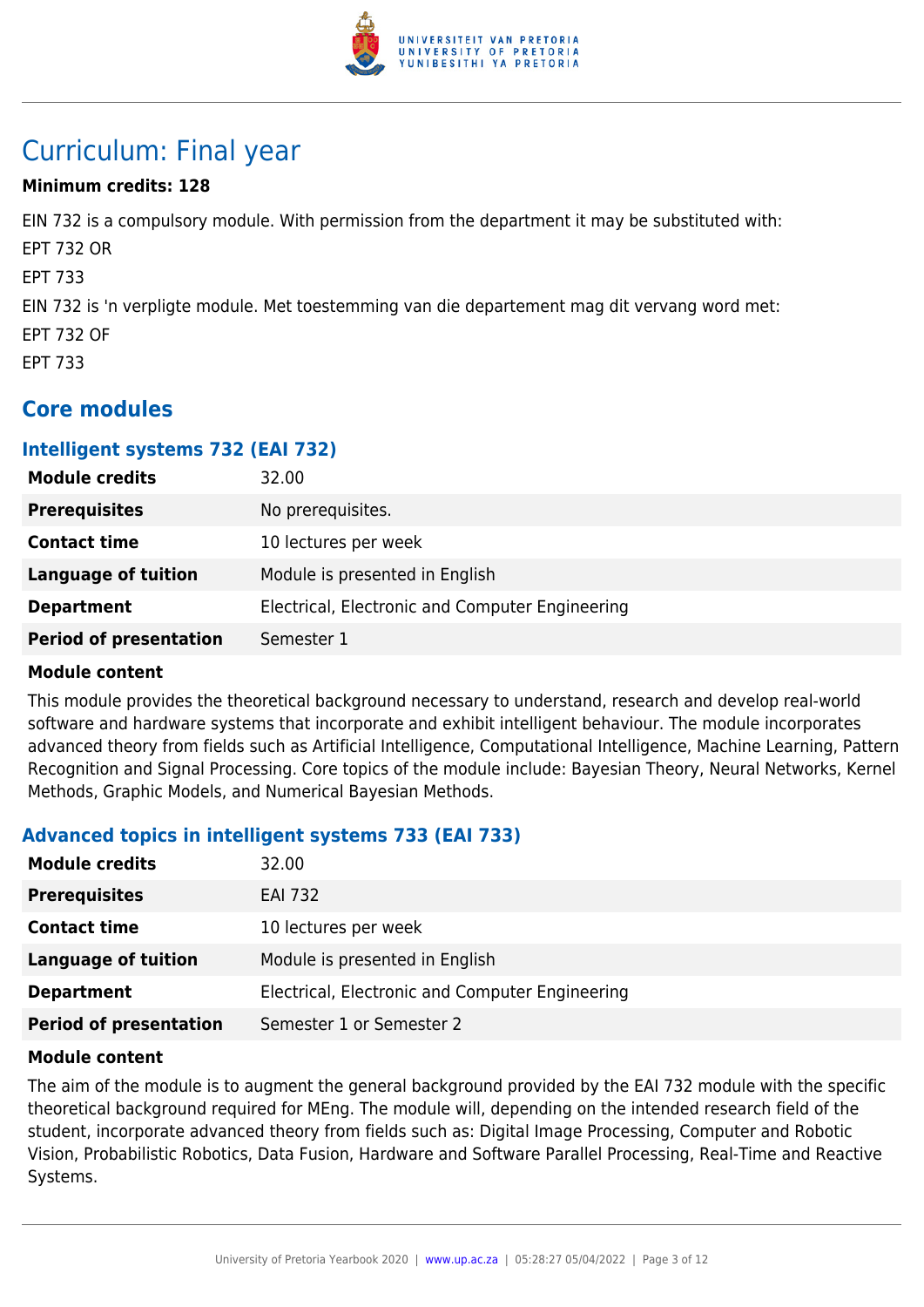

# **Biosignals and systems 732 (EBB 732)**

| <b>Module credits</b>         | 32.00                                                   |
|-------------------------------|---------------------------------------------------------|
| <b>Prerequisites</b>          | Bio-engineering: Bioelectricity and Electronics EBE 732 |
| <b>Contact time</b>           | 32 contact hours per semester                           |
| <b>Language of tuition</b>    | Module is presented in English                          |
| <b>Department</b>             | Electrical, Electronic and Computer Engineering         |
| <b>Period of presentation</b> | Semester 2                                              |

#### **Module content**

The objective of the module is to teach the engineering student how to apply engineering tools to the analysis of biological systems for the purpose of (i) developing understanding of the anatomy and physiology of specific biological systems from an engineering perspective, (ii) deriving appropriate mathematical descriptions of biological systems, and (iii) engineering applicable therapeutic interventions. We will expand on the single nerve fibre studies considered in bioelectricity and electronics: where the latter examined the biophysics of single excitable cells (and electrostimulation thereof), this module will develop it into an analysis of the characteristics of populations of neurons. We will systematically develop a systems-level perspective, working our way through the hierarchical organisation of neural encoding and computation. Furthermore, we will discuss how to measure characteristics and parameters of a particular system (the auditory system) and how to glean information about lower hierarchical levels from these measurements. This is a course in modelling and measurement, using tools from signal processing, control systems, dynamics, probability theory, systems engineering and psychoacoustics.

# **Bioelectricity and electronics 732 (EBE 732)**

| <b>Module credits</b>         | 32.00                                           |
|-------------------------------|-------------------------------------------------|
| <b>Prerequisites</b>          | No prerequisites.                               |
| <b>Contact time</b>           | 32 contact hours per semester                   |
| Language of tuition           | Module is presented in English                  |
| <b>Department</b>             | Electrical, Electronic and Computer Engineering |
| <b>Period of presentation</b> | Semester 1                                      |

#### **Module content**

This module focuses on electrophysiology, using a quantitative approach. Topics covered in the first part of the module are: electrical properties of the nerve cell membrane, action potentials and the Hodgkin-Huxley model, cable theory, the neuromuscular junction, and extracellular fields. The second part of the module builds on this background to discuss the theory and practice of electrical nerve stimulation. Applications of the theoretical work is discussed, including functional electrical stimulation (e.g. electrostimulation used for standing and walking in paraplegics), and cochlear implants for the deaf.

# **Bioelectromagnetism and modelling 732 (EBI 732)**

| <b>Module credits</b> | 32.00                                                |
|-----------------------|------------------------------------------------------|
| <b>Prerequisites</b>  | Undergraduate Electromagnetism EMZ 320 or equivalent |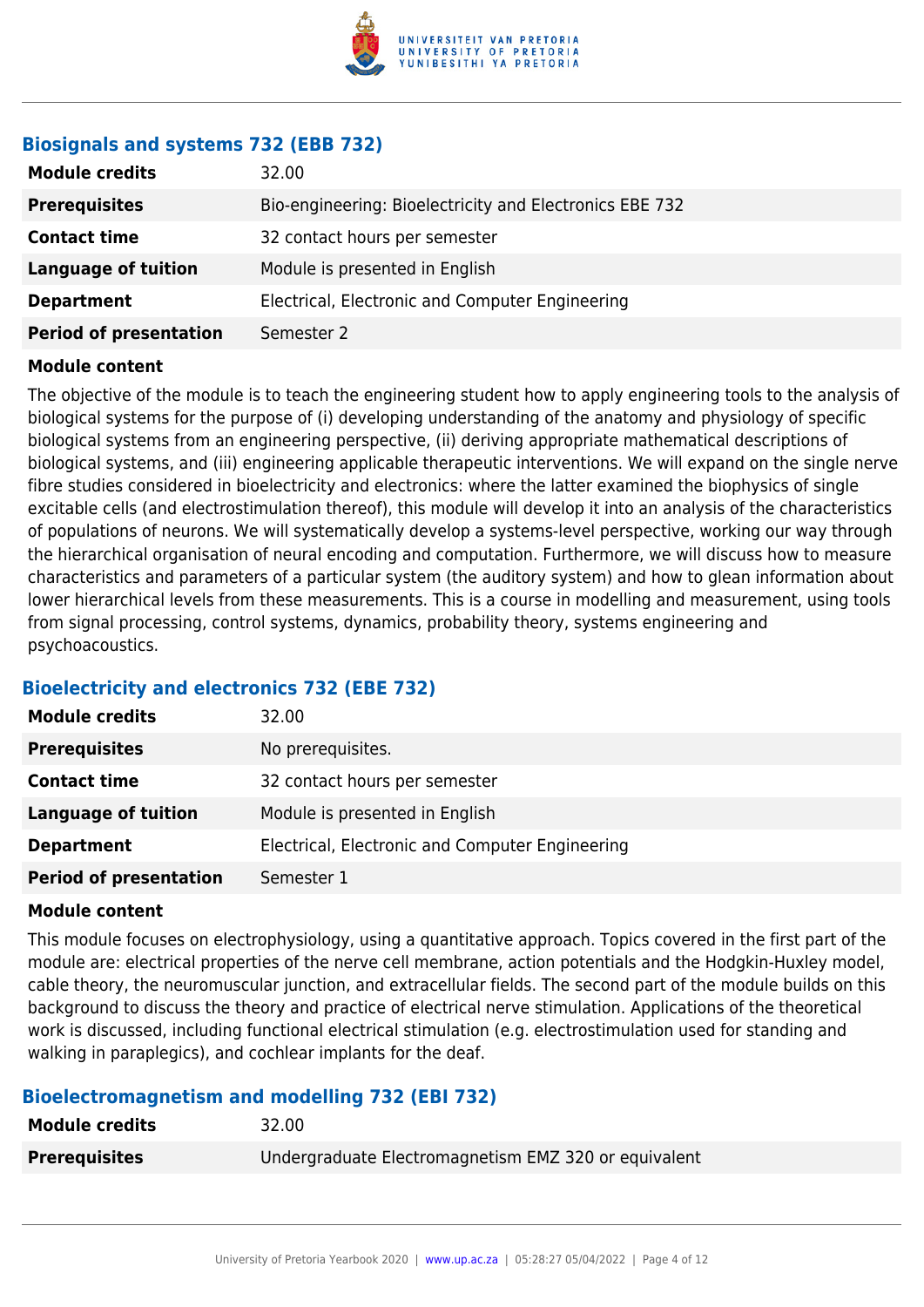

| <b>Contact time</b>           | 32 contact hours per semester                   |
|-------------------------------|-------------------------------------------------|
| Language of tuition           | Module is presented in English                  |
| <b>Department</b>             | Electrical, Electronic and Computer Engineering |
| <b>Period of presentation</b> | Semester 1                                      |

The course provides an introduction to modelling of bioelectromagnetic systems using numerical methods. It focuses on the study of the interaction of electromagnetic fields with biological systems and application of this knowledge in the modelling of biological volume conduction problems. The finite element technique is used to analyse volume conduction problems. Students are introduced to an industry standard finite element software package, ANSYS, that is used to complete the practical component of the course.

#### **Optimal control 780 (EBO 780)**

| <b>Module credits</b>         | 32.00                                           |
|-------------------------------|-------------------------------------------------|
| <b>Prerequisites</b>          | Introductory control course such as EBB 320     |
| <b>Contact time</b>           | 32 contact hours per semester                   |
| <b>Language of tuition</b>    | Module is presented in English                  |
| <b>Department</b>             | Electrical, Electronic and Computer Engineering |
| <b>Period of presentation</b> | Semester 1                                      |

#### **Module content**

Optimal control of dynamic systems: continuous time systems, the Euler Lagrange equations, minimum time problems, the Pontryagin maximum principle; feasible control: computation of control input strategies for nonlinear systems such that the given control specifications are satisfied; feedback control of dynamic systems: dynamic programming for continuous time and discrete time nonlinear systems; applications in manufacturing systems; parametrisations of nonlinear/intelligent controller structures and applications of feasible control; linear systems: linear optimal control, linear optimal observers; application of feasible control in the computation of linear optimal output feedback controllers such that the design specifications are satisfied including: robustness against parameter variations, disturbance rejection, command following, frequency domain specifications.

#### **Energy management 732 (EES 732)**

| <b>Module credits</b>         | 32.00                                           |
|-------------------------------|-------------------------------------------------|
| <b>Prerequisites</b>          | No prerequisites.                               |
| <b>Contact time</b>           | 32 contact hours per semester                   |
| <b>Language of tuition</b>    | Module is presented in English                  |
| <b>Department</b>             | Electrical, Electronic and Computer Engineering |
| <b>Period of presentation</b> | Semester 2                                      |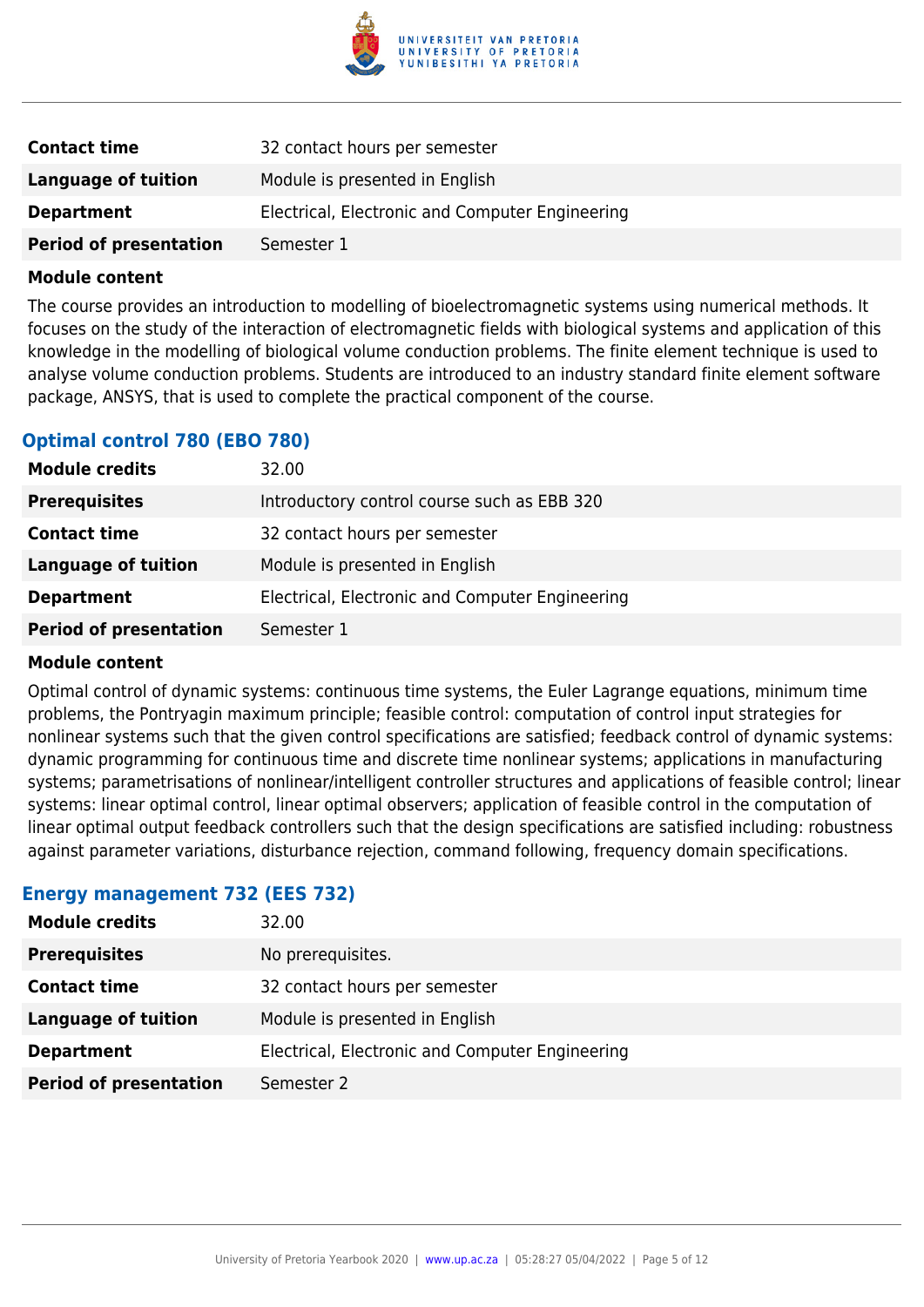

Energy management theory, energy policy and strategic planning, load factor, diversity factor, load profiles, disaggregated load profiles, load duration plots, scatter plots, co-incident maximum demand, after-diversity maximum demand, seasonal swing, energy auditing, electricity pricing theory, electricity tariffs, energy norms, energy process modelling, demand-side management.

### **Introduction to research 732 (EIN 732)**

| <b>Module credits</b>         | 32.00                                           |
|-------------------------------|-------------------------------------------------|
| <b>Prerequisites</b>          | No prerequisites.                               |
| <b>Contact time</b>           | 16 contact hours per semester                   |
| <b>Language of tuition</b>    | Module is presented in English                  |
| <b>Department</b>             | Electrical, Electronic and Computer Engineering |
| <b>Period of presentation</b> | Semester 1 or Semester 2                        |

#### **Module content**

\*This is a compulsory module.

The aim of this module is to teach students to critically evaluate research literature, including conference papers and journal articles, in order to determine the current state of knowledge in a particular specialist area. It will also provide students with the principles of research to enable them to conduct research and prepare an original project in their particular specialist area.

#### **Wireless sensor networks 732 (EKS 732)**

| <b>Module credits</b>         | 32.00                                           |
|-------------------------------|-------------------------------------------------|
| <b>Prerequisites</b>          | <b>ERN 780</b>                                  |
| <b>Contact time</b>           | 32 contact hours per semester                   |
| <b>Language of tuition</b>    | Module is presented in English                  |
| <b>Department</b>             | Electrical, Electronic and Computer Engineering |
| <b>Period of presentation</b> | Semester 1 or Semester 2                        |

#### **Module content**

WSN consist of individual nodes interacting with their environment by sensing or controlling physical parameters; these nodes have to collaborate (using wireless communication) to fulfil their tasks. The course can be structured in two parts: architectures covering single node and network architectures, and communication protocols focusing on algorithms and protocols relevant to wireless sensor networks. The latter include the physical layer, MAC protocols, link-layer, naming and addressing, time synchronisation, localisation and positioning, topology control, routing protocols, data-centric and content-based networking, transport layer an QoS, and advanced application support (e.g. security).

#### **Electronic defence - electronic countermeasures 780 (ELB 780)**

| <b>Module credits</b> | 32.00             |
|-----------------------|-------------------|
| <b>Prerequisites</b>  | No prerequisites. |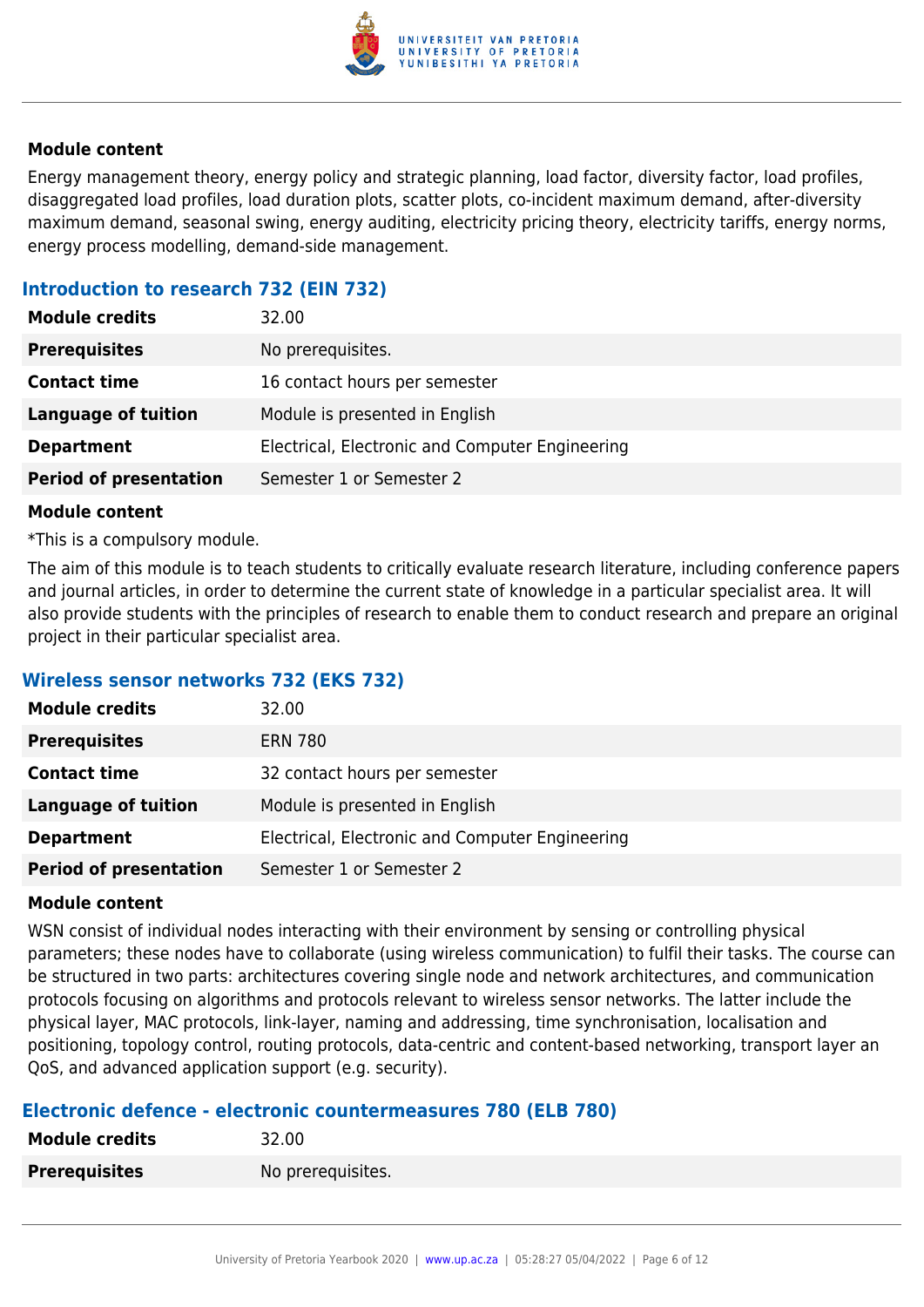

| <b>Contact time</b>           | 10 lectures per week                            |
|-------------------------------|-------------------------------------------------|
| Language of tuition           | Module is presented in English                  |
| <b>Department</b>             | Electrical, Electronic and Computer Engineering |
| <b>Period of presentation</b> | Semester 1 or Semester 2                        |

Radar, including aspects such as: radar frequency bands and their characteristics, radar types (eg tracking vs search radar), the radar range equation, radar cross-section (RCS), target characteristics such as scintillation and glint, pulse compression, coherent and non-coherent integration (eg Doppler processing), range and Doppler ambiquities, target tracking including simple tracking filters and angle-tracking techniques (eg monopulse), high range-resolution (HRR) techniques, and environmental effects such as atmospheric attenuation and multipath. Electronic attack (EA) - also referred to as jamming or electronic countermeasure (ECM) - including the relationship between good system design and EP, and basic EP techniques to counter the EA techniques listed above.

#### **Electronic defence - electronic support 781 (ELB 781)**

| <b>Module credits</b>         | 32.00                                           |
|-------------------------------|-------------------------------------------------|
| <b>Prerequisites</b>          | No prerequisites.                               |
| <b>Contact time</b>           | 32 contact hours per semester                   |
| <b>Language of tuition</b>    | Module is presented in English                  |
| <b>Department</b>             | Electrical, Electronic and Computer Engineering |
| <b>Period of presentation</b> | Semester 1 or Semester 2                        |

#### **Module content**

The role of electronic support (ES) receivers from tactical and strategic perspectives. ES system architectures including analogue and digital receivers. The following topics will be considered: signal detection, parameter estimation including direction finding (DF) angle of arrival (AoA) estimation and pulse repitition interval (PRI) tracking, emitter classification and low probability of detection (LPD) and low probability of intercept (LPI) techniques to counter ES receivers.

#### **Antenna theory 780 (EMA 780)**

| <b>Module credits</b>         | 32.00                                           |
|-------------------------------|-------------------------------------------------|
| <b>Prerequisites</b>          | Microwaves and antennas EMZ 320 or equivalent   |
| <b>Contact time</b>           | 32 contact hours per semester                   |
| <b>Language of tuition</b>    | Module is presented in English                  |
| <b>Department</b>             | Electrical, Electronic and Computer Engineering |
| <b>Period of presentation</b> | Semester 2                                      |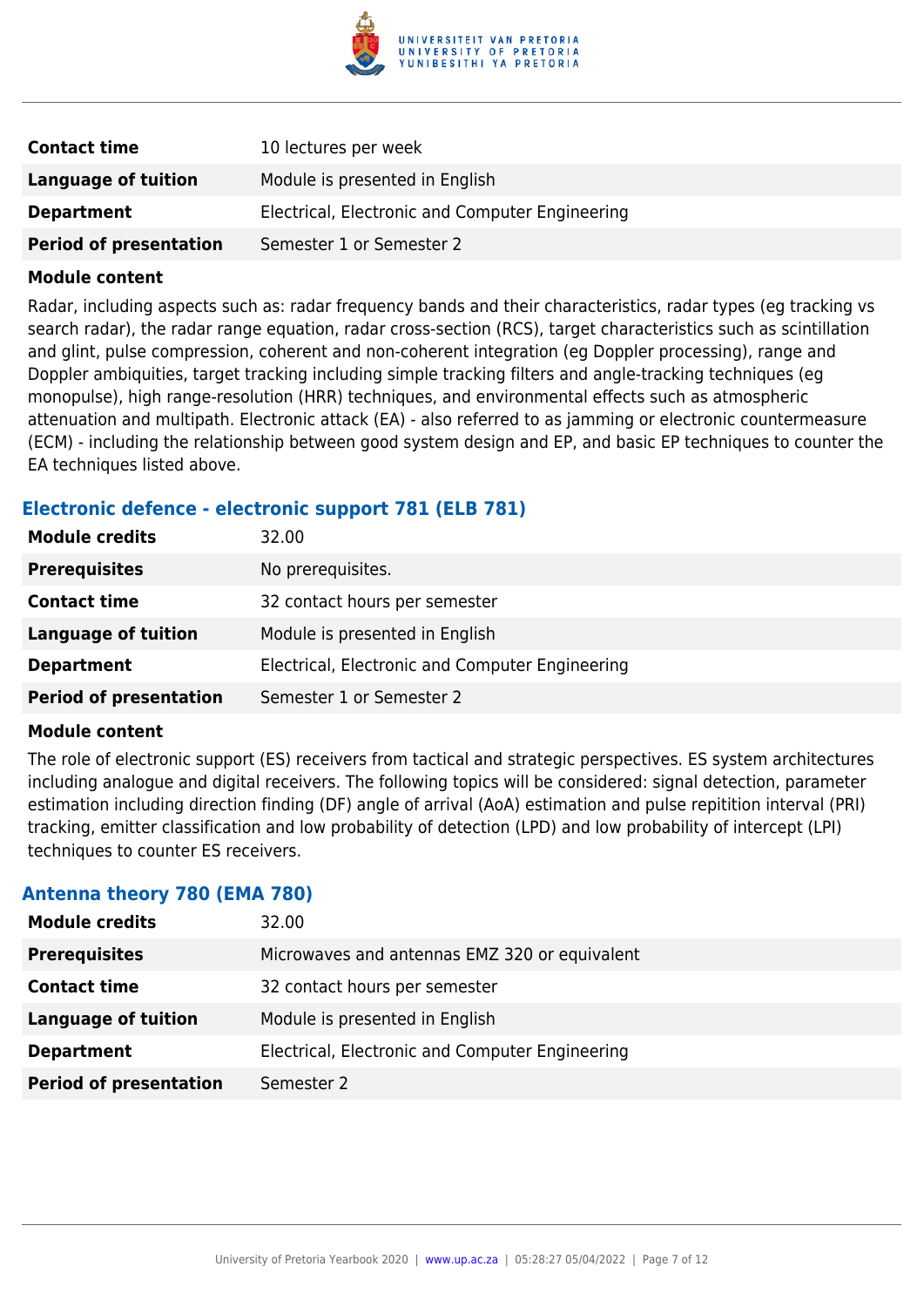

Types of antennas and radiation mechanisms, parameters of antennas, radiation integrals, near and far field radiation, duality theorem, wire antennas, antenna arrays, mutual coupling and mutual impedance, surface equivalence theorem, reaction theorem, moment methods in antenna analysis, travelling wave antennas, microstrip antennas, horn antennas, physical optics, reflector antennas, antenna synthesis.

# **Multivariable control systems 732 (EMB 732)**

| <b>Module credits</b>         | 32.00                                           |
|-------------------------------|-------------------------------------------------|
| <b>Prerequisites</b>          | Introductory control course such as EBB 320     |
| <b>Contact time</b>           | 32 contact hours per semester                   |
| <b>Language of tuition</b>    | Module is presented in English                  |
| <b>Department</b>             | Electrical, Electronic and Computer Engineering |
| <b>Period of presentation</b> | Semester 2                                      |

#### **Module content**

Introduction to linear dynamic systems: Modes, stability, controllability, observability, multivariable poles and zeros, state-space and transfer function descriptions. Singular values and singular value decomposition. Feedback performance specifications in the frequency domain. Synthesis via state space methods. Optimal control techniques, model predictive control.

#### **Analogue electronic design 732 (EME 732)**

| <b>Module credits</b>         | 32.00                                                                            |
|-------------------------------|----------------------------------------------------------------------------------|
| <b>Prerequisites</b>          | EME 732 (E5), 3rd year Electronics or equivalent or permission from the lecturer |
| <b>Contact time</b>           | 32 contact hours per semester                                                    |
| <b>Language of tuition</b>    | Module is presented in English                                                   |
| <b>Department</b>             | Electrical, Electronic and Computer Engineering                                  |
| <b>Period of presentation</b> | Semester 1                                                                       |

#### **Module content**

The integrated circuit (IC) or "chip" is the motor of the present electronic revolution. The ever-increasing impact of electronics is driven mainly by large-scale ICs such as processor and memory chips. The electronic circuit techniques used in these chips can only be understood on a deep level by a study of classical analogue electronics aimed at integrated circuit design for fabrication in CMOS, bipolar and BiCMOS processes. In addition, analog circuit techniques perform an essential role in the interfaces between the "real world" and digital systems. Examples are: voltage references, amplifiers, filters, level-converters, buffers. Important topics in this respect are feedback and stability theory as specialized for electronic circuits. The course includes: IC fabrication technology, models for IC transistors, transistor current sources and amplifiers, output stages, operational amplifiers, frequency response and stability of feedback amplifiers, nonlinear and computational circuits.

# **Communication electronics 732 (EMK 732)**

**Module credits** 32.00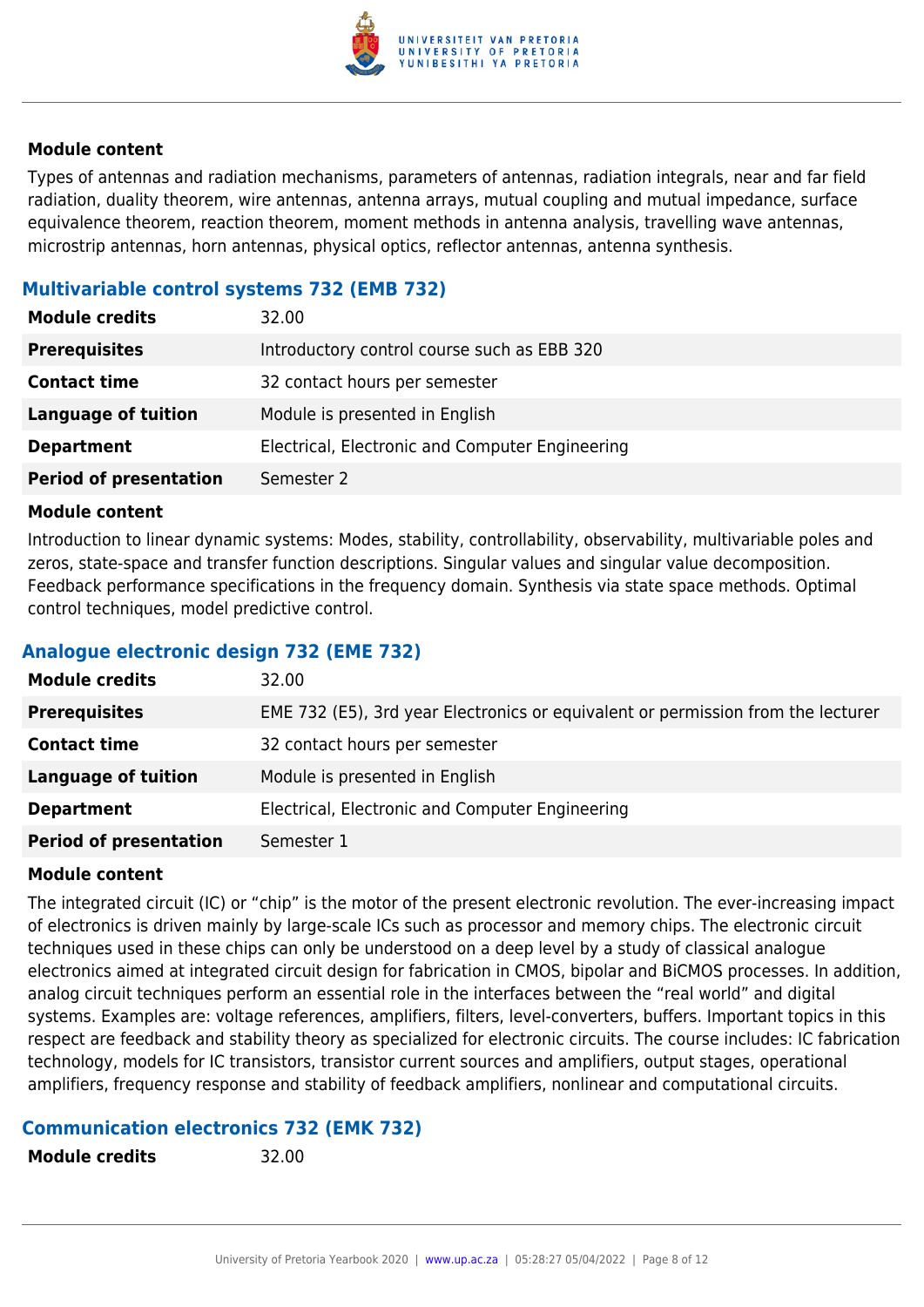

| <b>Prerequisites</b>          | No prerequisites.                               |
|-------------------------------|-------------------------------------------------|
| <b>Contact time</b>           | 32 contact hours per semester                   |
| Language of tuition           | Module is presented in English                  |
| <b>Department</b>             | Electrical, Electronic and Computer Engineering |
| <b>Period of presentation</b> | Semester 2                                      |

Introduction to radio communication systems, small signal amplifiers, multistage amplifiers, differential amplifiers, network noise, intermodulation distortion, noise factor and sensitivity, frequency selective networks, impedance matching, high frequency amplifiers, broadbanding techniques, AGC, oscillators, phase-locked loops, PLL applications, frequency synthesizers, power amplifiers, modulators and demodulators, frequency mixers.

#### **Microwave theory 780 (EMM 780)**

| <b>Module credits</b>         | 32.00                                           |
|-------------------------------|-------------------------------------------------|
| <b>Prerequisites</b>          | EMZ 320 or equivalent                           |
| <b>Contact time</b>           | 32 contact hours per semester                   |
| <b>Language of tuition</b>    | Module is presented in English                  |
| <b>Department</b>             | Electrical, Electronic and Computer Engineering |
| <b>Period of presentation</b> | Semester 1                                      |

#### **Module content**

Review of EM theory and transmission lines, analysis of transmission lines and waveguides, microwave network analysis, impedance matching, power dividers, couplers and hybrids, microwave filters.

# **Energy optimisation 732 (ENO 732)**

| <b>Module credits</b>         | 32.00                                           |
|-------------------------------|-------------------------------------------------|
| <b>Prerequisites</b>          | No prerequisites.                               |
| <b>Contact time</b>           | 32 contact hours per semester                   |
| Language of tuition           | Module is presented in English                  |
| <b>Department</b>             | Electrical, Electronic and Computer Engineering |
| <b>Period of presentation</b> | Semester 1                                      |

#### **Module content**

In this module, a brief introduction about energy systems, energy system modelling and optimisation, and Matlab applications in energy optimisation problems are given. Practical industrial (as well as residential) energy management problems such as the load shifting for geysers, conveyor belts and pumping systems in terms of time-of-use tariff and/or maximum demand charge are covered.

# **Research project: Theory 732 (EPT 732)**

**Module credits** 32.00

University of Pretoria Yearbook 2020 | [www.up.ac.za](https://www.up.ac.za/yearbooks/home) | 05:28:27 05/04/2022 | Page 9 of 12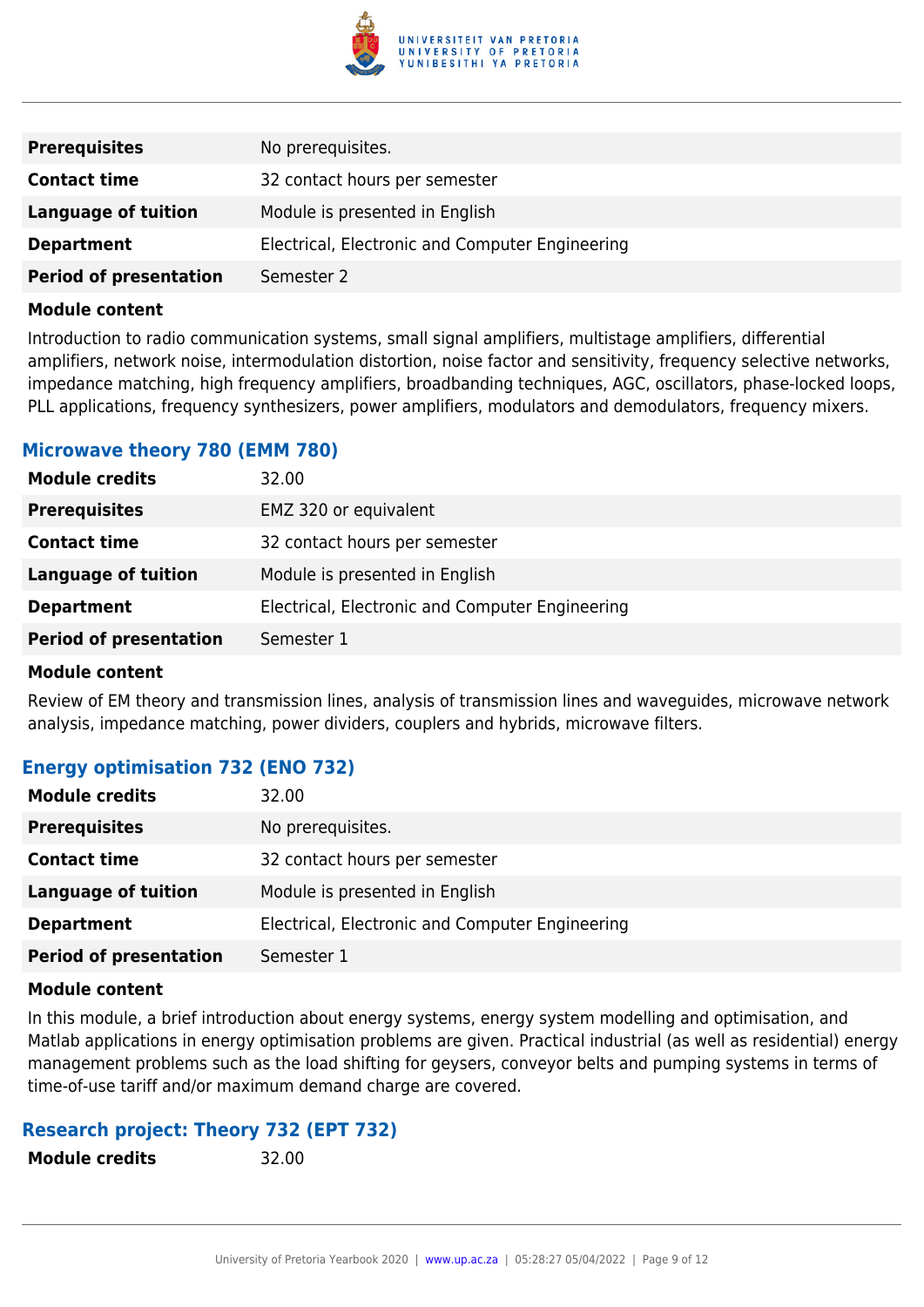

| <b>Prerequisites</b>          | No prerequisites.                               |
|-------------------------------|-------------------------------------------------|
| <b>Contact time</b>           | 10 lectures per week                            |
| <b>Language of tuition</b>    | Module is presented in English                  |
| <b>Department</b>             | Electrical, Electronic and Computer Engineering |
| <b>Period of presentation</b> | Semester 1 or Semester 2                        |

This module will cover the essential theoretical background of the student's proposed M Eng topic and include inter alia the following:

- (i) Field definition and descriptions
- (ii) In-depth study into background and theory relevant to the problem to be addressed
- (iii) Problem definition and description
- (iv) Mathematical simulations of the problem

#### **Research project: Design and laboratory 733 (EPT 733)**

| <b>Module credits</b>         | 32.00                                           |
|-------------------------------|-------------------------------------------------|
| <b>Prerequisites</b>          | No prerequisites.                               |
| <b>Contact time</b>           | 10 lectures per week                            |
| <b>Language of tuition</b>    | Module is presented in English                  |
| <b>Department</b>             | Electrical, Electronic and Computer Engineering |
| <b>Period of presentation</b> | Semester 1 or Semester 2                        |

#### **Module content**

This module will include extensive laboratory experiments to test the principles and possible solutions of the proposed M Eng research project and will include inter alia the following. These will include hardware and/or software experiments:

(i) Introduction to instrumentation and measuring techniques in general and specifically as applied in the field of research.

(ii) Structured laboratory work to introduce the specific problem investigated for the research undertaken.

- (iii) Structured laboratory work to test the proposed solution for the problem addressed.
- (iv) Confirmation experiments.

#### **Computer networks 780 (ERN 780)**

| <b>Module credits</b>         | 32.00                                           |
|-------------------------------|-------------------------------------------------|
| <b>Prerequisites</b>          | No prerequisites.                               |
| <b>Contact time</b>           | 32 contact hours per semester                   |
| <b>Language of tuition</b>    | Module is presented in English                  |
| <b>Department</b>             | Electrical, Electronic and Computer Engineering |
| <b>Period of presentation</b> | Semester 1                                      |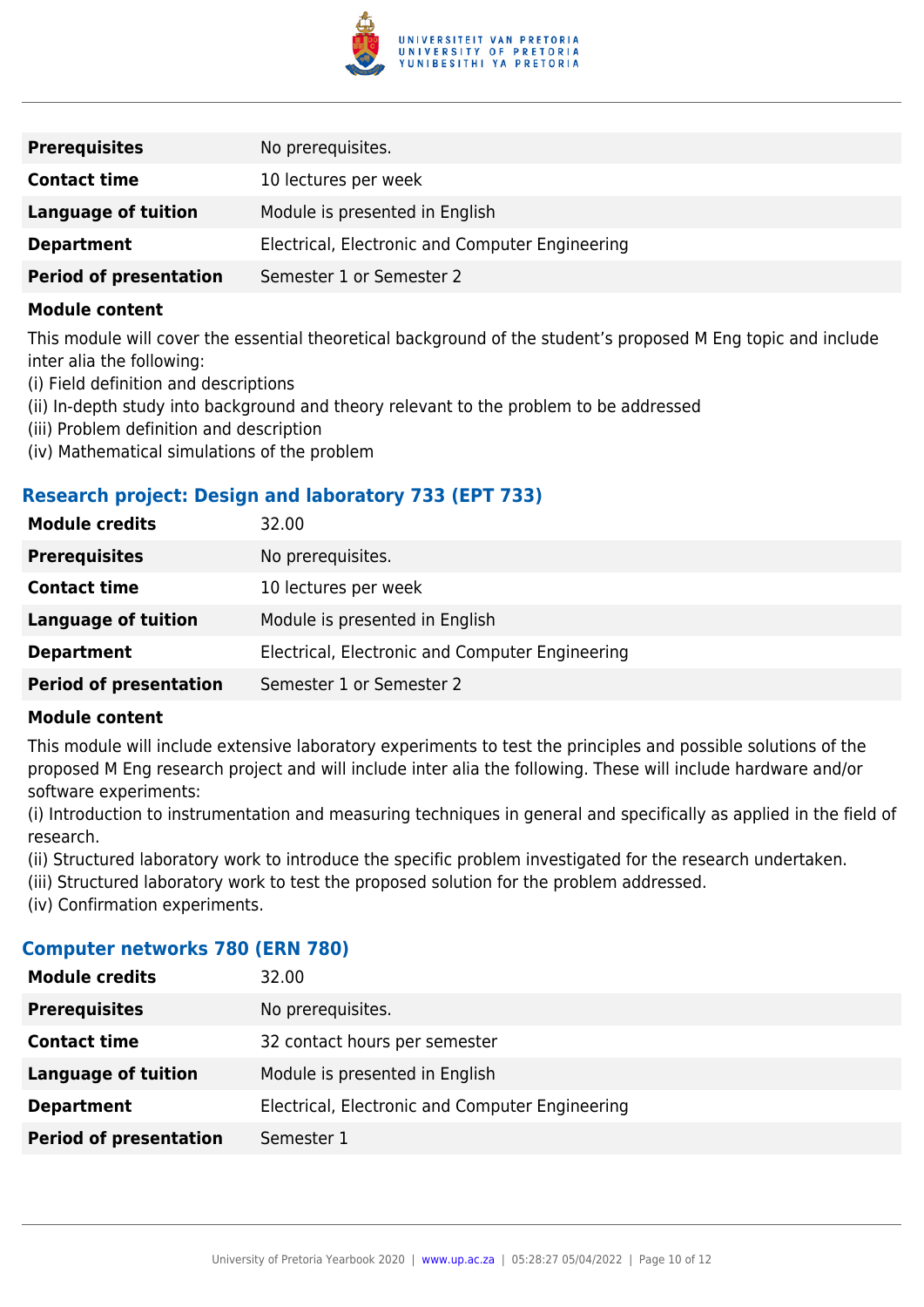

Review of computer networks infrastructure: The review will cover elementary concepts in computer networks; covering data communications, wide area networks, and local area networks.

Networking protocols: This section will explore both the architectural principles and mechanisms required for the exchange of data among computers, workstations, servers, and other data processing devices. Much of the material in this part relates to the TCP/IP protocol suite. Recent developments and state-of-art issues will also be focused upon.

Applications, service models and convergence of networks: This section will look at the application layer and explore various service models in the context of convergence. Students will be introduced to various Next Generation Networks technologies and issues.

Modelling and simulation: This section will cover research issues in computer networks. Students will be introduced to modelling, simulation techniques and tools.

# **Digital communications 732 (ETD 732)**

| <b>Module credits</b>         | 32.00                                           |
|-------------------------------|-------------------------------------------------|
| <b>Prerequisites</b>          | No prerequisites.                               |
| <b>Contact time</b>           | 32 contact hours per semester                   |
| <b>Language of tuition</b>    | Module is presented in English                  |
| <b>Department</b>             | Electrical, Electronic and Computer Engineering |
| <b>Period of presentation</b> | Semester 1                                      |

### **Module content**

Digital Communications ETD 732 is a first semester graduate course in Electronic Engineering, presented by the Signal Processing and Telecommunications Group, in collaboration with the Centre for Radio and Digital Communication (CRDC). The content of the course is as follows: Introduction to digital communications, digital communications applications and services. Review of: probability and stochastic processes, source coding, characterisation of communication signals and systems and optimum receivers for the AWGN channel. Advanced synchronisation systems: Carrier and symbol recovery. Shannon's channel capacity theorem and introduction to coding. Signal design for band-limited channels. Digital modulation techniques. Communication through bandlimited linear filter channels. Introduction to adaptive equalisation. Spread spectrum signals for digital communications. Simulation of digital communication systems. Digital realisation of digital communication subsystems. Digital communication laboratory.

# **Telecommunication systems engineering 732 (ETT 732)**

| <b>Module credits</b>         | 32.00                                           |
|-------------------------------|-------------------------------------------------|
| <b>Prerequisites</b>          | No prerequisites.                               |
| <b>Contact time</b>           | 32 contact hours per semester                   |
| <b>Language of tuition</b>    | Module is presented in English                  |
| <b>Department</b>             | Electrical, Electronic and Computer Engineering |
| <b>Period of presentation</b> | Semester 1 or Semester 2                        |
|                               |                                                 |